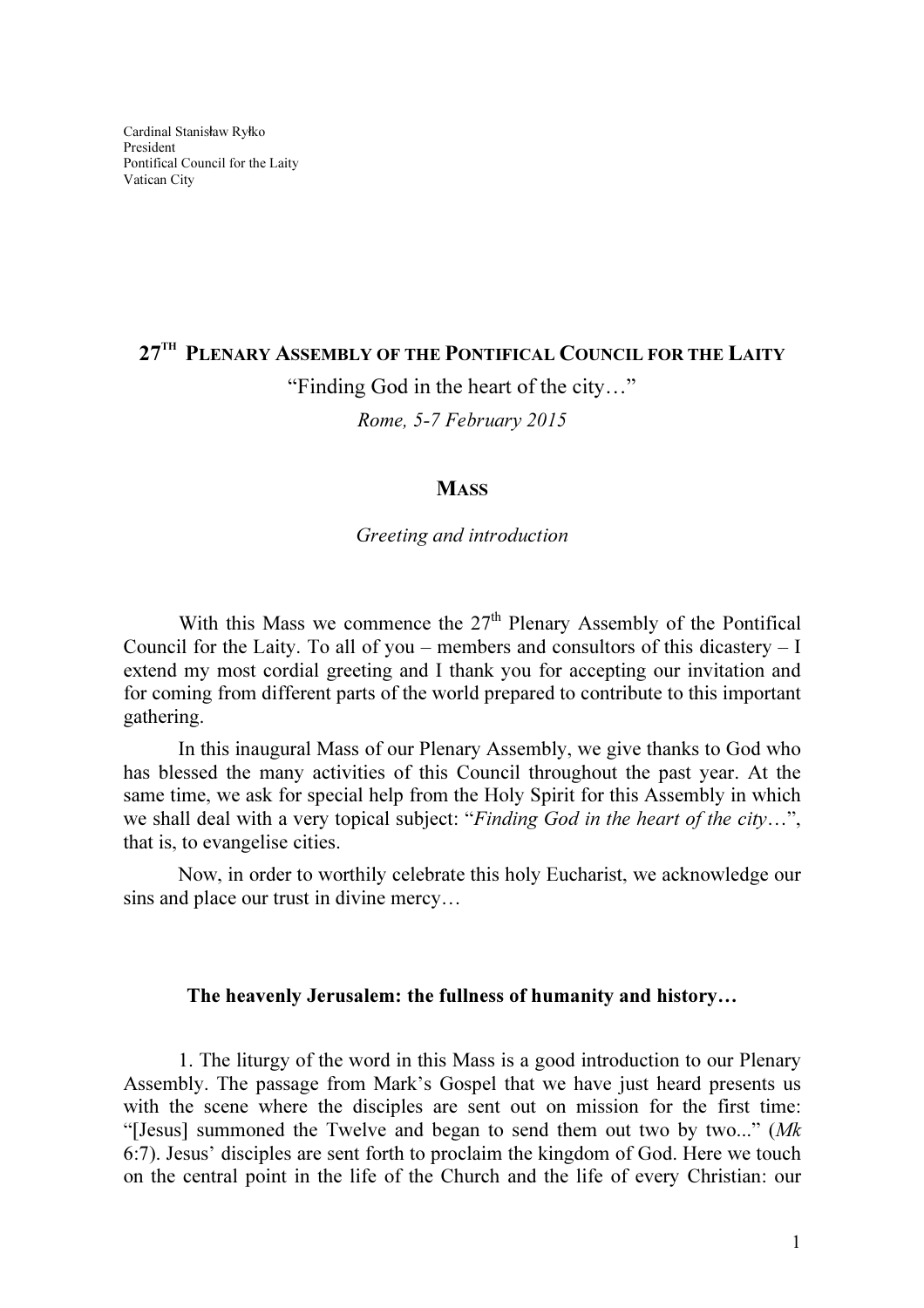mission! This is the most profound reason for the existence of the Church and of each one of us: to be missionaries. Pope Francis reminds us of this with insistence and passion. His great dream is for a Church that is constantly "going forth" towards the geographical and existential peripheries of the world. He wants to awaken the Church to the "delightful and comforting joy of evangelising, even when it is in tears that we must sow..." (*Evangelii Gaudium*, no.10). He has the heart of a pastor, and we see this when he says, "How I long to find the right words to stir up enthusiasm for a new chapter of evangelisation full of fervour, joy, generosity, courage, boundless love and attraction!" (ibid., no. 261). He wants us all to embark on a "path of a pastoral and missionary conversion which cannot leave things as they presently are" (ibid., no. 25). Pope Francis is telling all of us that disciples of Jesus Christ are missionaries by nature. Their hearts are always restless when they see the immense harvest awaiting the Gospel… Christians who are not involved, who prefer a quiet and comfortable life ("a Christian in slippers"!) betray their vocation! We are reminded of this in *Christifideles Laici* by John Paul II: "If lack of commitment is always unacceptable, the present time renders it even more so. It is not permissible for anyone to remain idle" (Christifideles Laici, no. 3). Every Plenary Assembly aims to reawaken in each one of us – pastors and laity – this missionary concern and passion.

In the Gospel passage that we have just heard, Mark goes on to say that Christ "instructed them to take nothing for the journey but a walking stick—no food, no sack, no money in their belts…" (Mk 6:8). This is a central aspect of our evangelising mission that goes against our worldly, efficiency-oriented mentality – also common in the Church – in which there is often excessive reliance on material means, structures and methods of guaranteed efficiency. Christ, on the other hand, urged his disciples to give witness of poverty above all else… In this regard, we remember what Pope Francis said just a few days after his election: "How I would like a Church which is poor and for the poor!" (Audience with representatives of the media, 16 March 2013). In a world that idolises money, wealth and power, witnessing to poverty is a challenge and a provocation. However, it is a strong message that touches hearts and that must not fail to be present. In the evangelising mission of the Church, the use of new languages and modern means of communication (internet, TV, radio, press...) is necessary, but we must never forget that, in the end, faith is transmitted "from person to person", as Pope Francis reminds us (cf Evangelii Gaudium, no.127-129), and with the simplicity of the proclamation of the kerigma (cf ibid., nos. 160-168).

2. The first reading, on the other hand, taken from the Letter to the Hebrews, introduces us to the theme of our Plenary Assembly: cities as fields of mission. The author of the Letter speaks of the theophanies of the Ancient Alliance that frightened the chosen people who walked through the desert (the burning fire, the darkness, the storm, the sounding of the trumpet…), and then says: "you have approached Mount Zion and the city of the living God, the heavenly Jerusalem, and countless angels in festal gathering, and the assembly of the firstborn enrolled in heaven, [...] and Jesus, the mediator of a new covenant." (*Heb* 12:22-24). This launches our topic of the city. Pope Francis wrote in *Evangelii Gaudium*: "The new